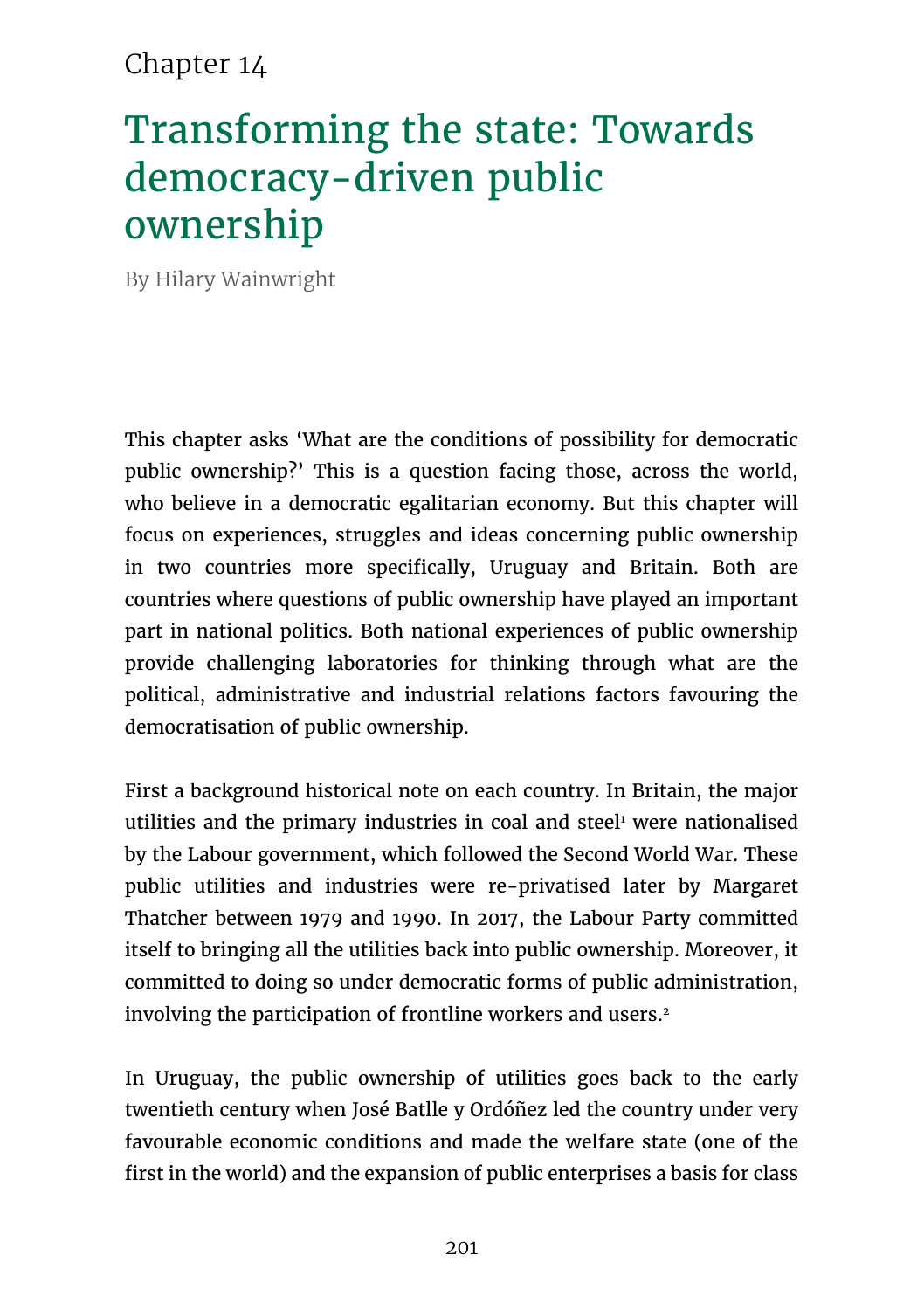harmony, social mobility and a satisfied middle class.<sup>3</sup> This integrative approach, led by the state but facilitated by a mandatory, secular national education system (established at the end of the nineteenth century) became known as *Batllismo* and is a semi-permanent part of the political economy of Uruguay, entrenched in the constitution and outlasting the 1973–85 military dictatorship.

In the late '80s, the elected governments of the right initiated a process of privatisation in Uruguay, in line with the global neoliberal economic orthodoxy. The majority of the people in this small country of 3.5 million resisted the global trend towards privatisation. The resistance was organised through an alliance of a politically radical trade union movement – which under the leadership of the Communist Party had played an important role in opposing the dictatorship –, networks of community activists and the coalition of left parties, the *Frente Amplio*, which won the government office in 2005. The resistance to privatisation used a provision for referenda in the democratic constitution amended after the fall of the dictatorship, not only to defeat the privatisations but also to entrench the principle of water as a public good into the constitution along with the principle of democratic participation in its management. The Frente Amplio governments of 2005, 2009 and 2014 developed a more radical form of public ownership than Batlle's model based on national integration. Frente Amplio governments treated public enterprises as instruments of state-led industrial strategy to meet social and environmental as well as economic goals.4

## Democratic public ownership requires a democratic state

A fundamental lesson from both the limits of the 1945 nationalisations in the UK and, positively, from the more recent attempts to democratise public enterprises in Uruguay and make them part of a state-led industrial strategy to meet social, environmental and economic goals,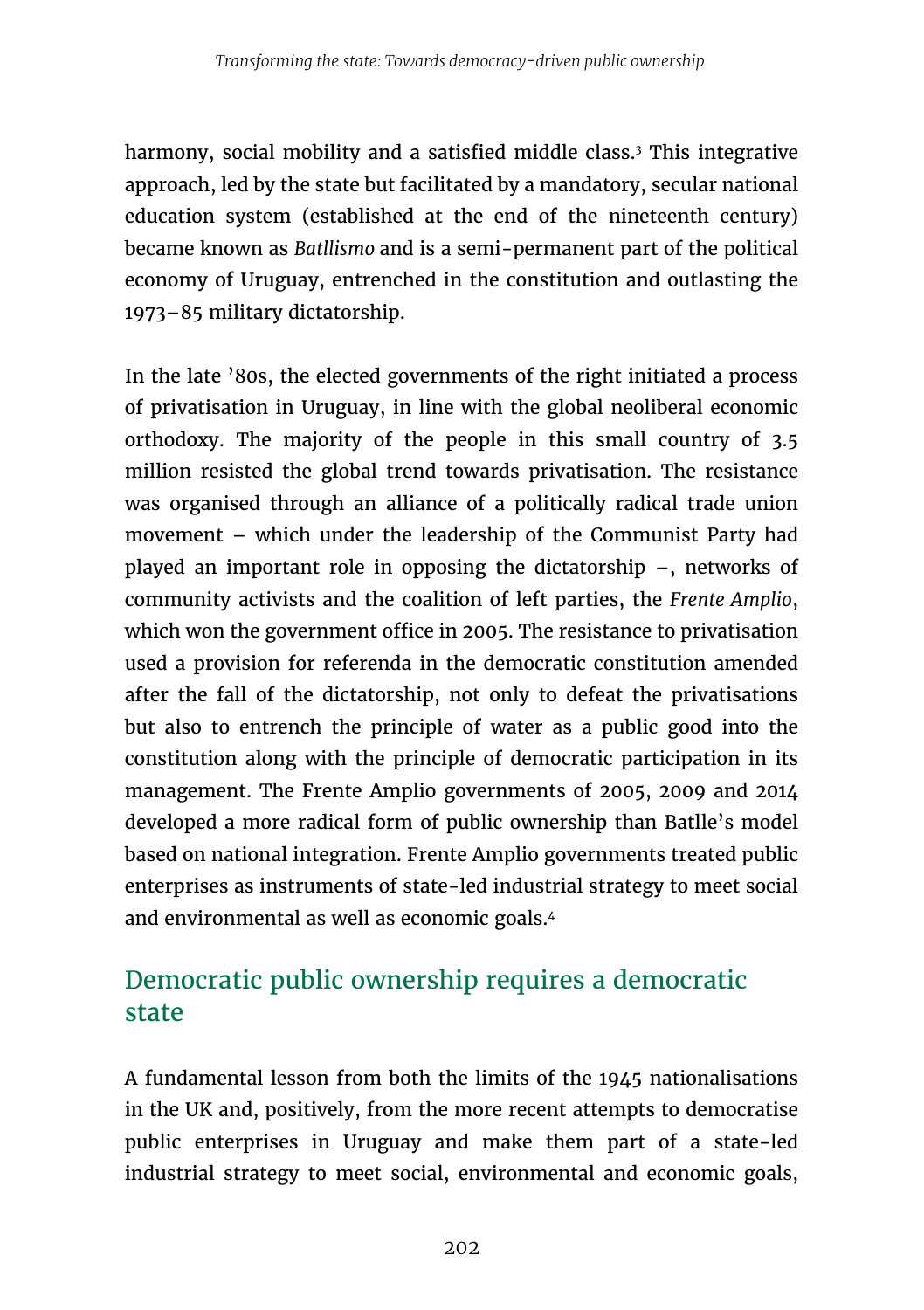is that the ideal of democratic public ownership cannot focus simply on mechanisms and relationships *internal* to an industry. Since we are talking about state ownership, we have to think about the nature of the state itself and scrutinise how democratic it is or is not, looking at two dimensions:

- the function and mission that the elected government gives to public industries and how they are managed; and
- the extent of openness to citizen participation in, and awareness of, the decision-making of public industries.

First then, this chapter analyses the lesson from the UK's 1945 nationalisations regarding the state. The original nationalised utilities – British Gas, British Telecomm, British Rail, and so on – were seen as insufficiently responsive to service users, which helps to explain why Thatcher faced little resistance to her privatisation programme, until she came to the National Health System where her privatising plans came up against an exceptional degree of user and staff loyalty.

From the perspective of the importance of a democratic state for determining the character of the nationalised industries, the limits of Labour's 1945 nationalisations from the standpoint of democracy were not surprising. The Labour government had inherited a state originally constructed to manage an empire. Its methods were (and still are) secretive, its unwritten rules opaque to the public but infinitely flexible for the powerful, who were hence under no obligation to be accountable. This peculiarly elite rule, which Labour has traditionally sought to deploy for its own purposes rather than for social transformation, is based on a historic compromise that led to Britain becoming a 'constitutional monarchy' rather than a republic.<sup>5</sup> As such, various functions of government are neither subject to parliamentary debate nor to public scrutiny. A symbol of this is the way that Members of Parliament swear their oaths of allegiance not to the people but to the crown, which, in effect, stands for the moral authority of the state.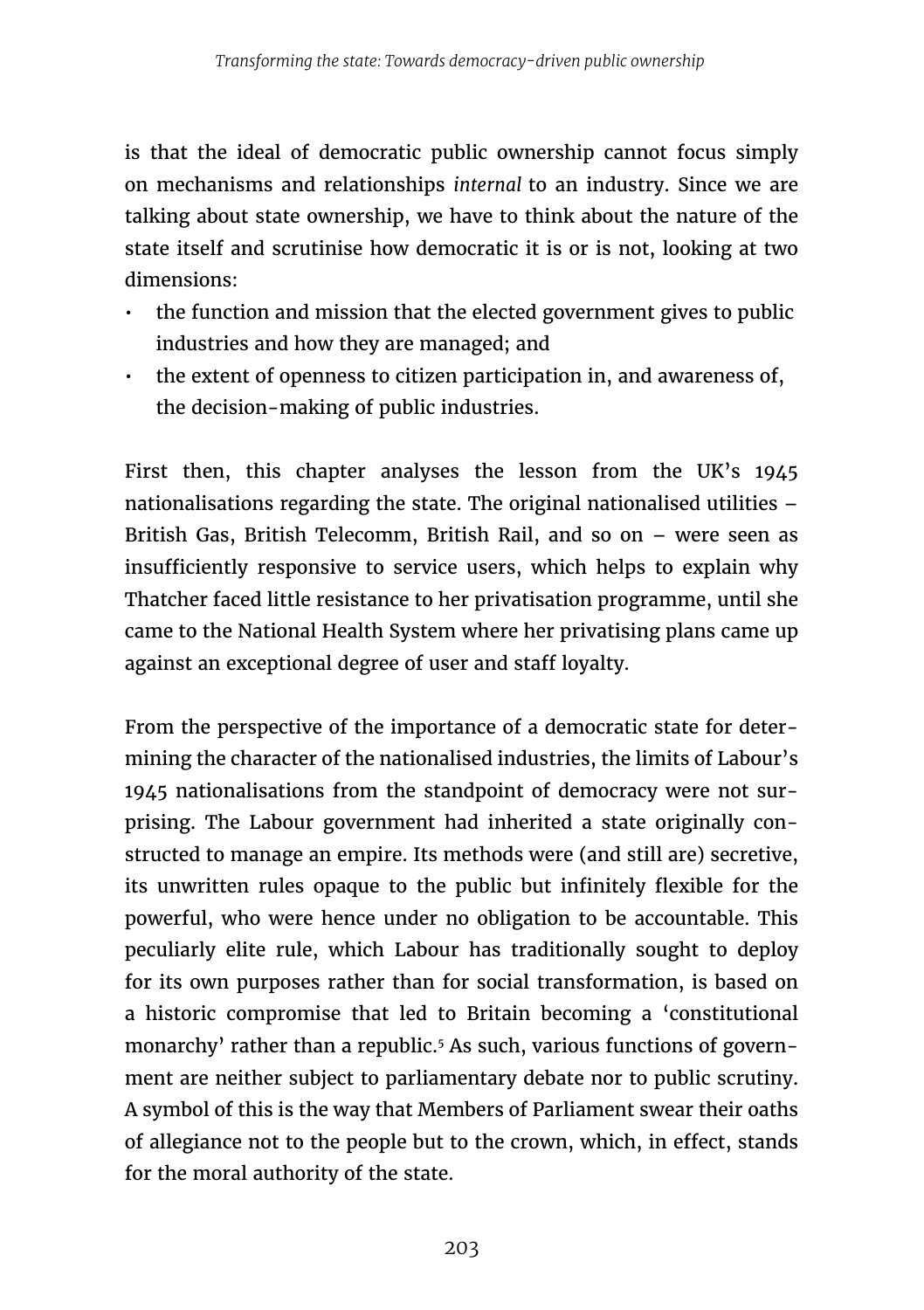The consequence is that there is little recognition of the importance for democracy of open public debate on the rules that guide how we are governed. Yet without explicit, democratically formulated and publicly 'owned' rules, the ruling elite is left to interpret unwritten rules and conventions more or less as it likes. Neither the public nor their representatives have an adequate basis, beyond party manifestos, on which to call the executive to account.

This culture of flexibility disguised by opacity pervaded all parts of the state, including the nationalised industries. The nationalisations of 1945 were mainly pragmatic, a means to reconstruct after the war. There was no explicit statement or agreement on their social objectives, and hence no mechanism for public scrutiny or amendment.

In this model, politicians, advised by specialised professionals, set policy goals, and managers had day-to-day control as if they were simply technicians. This form of administration treated questions of implementation (the sphere of management) as purely technical, with only one 'correct' approach. It militated against popular participation and the debate and judgement that this would have entailed in the process of implementation.

For a positive example of how a democratic, written constitution influences the way public enterprises are managed, we can look at the experience of Uruguay, a country that has not only developed a democratic constitution to protect collective and individual rights but whose recent history has also produced a unique political economy in which public enterprises play a leading role in meeting social and environmental development goals rather than simply increasing state revenue or providing infrastructure for the private sector. Under governments of the Frente Amplio, it became an exemplary case of a *developmental* state,<sup>6</sup> as distinct from a *competitive* or *market-led* state.7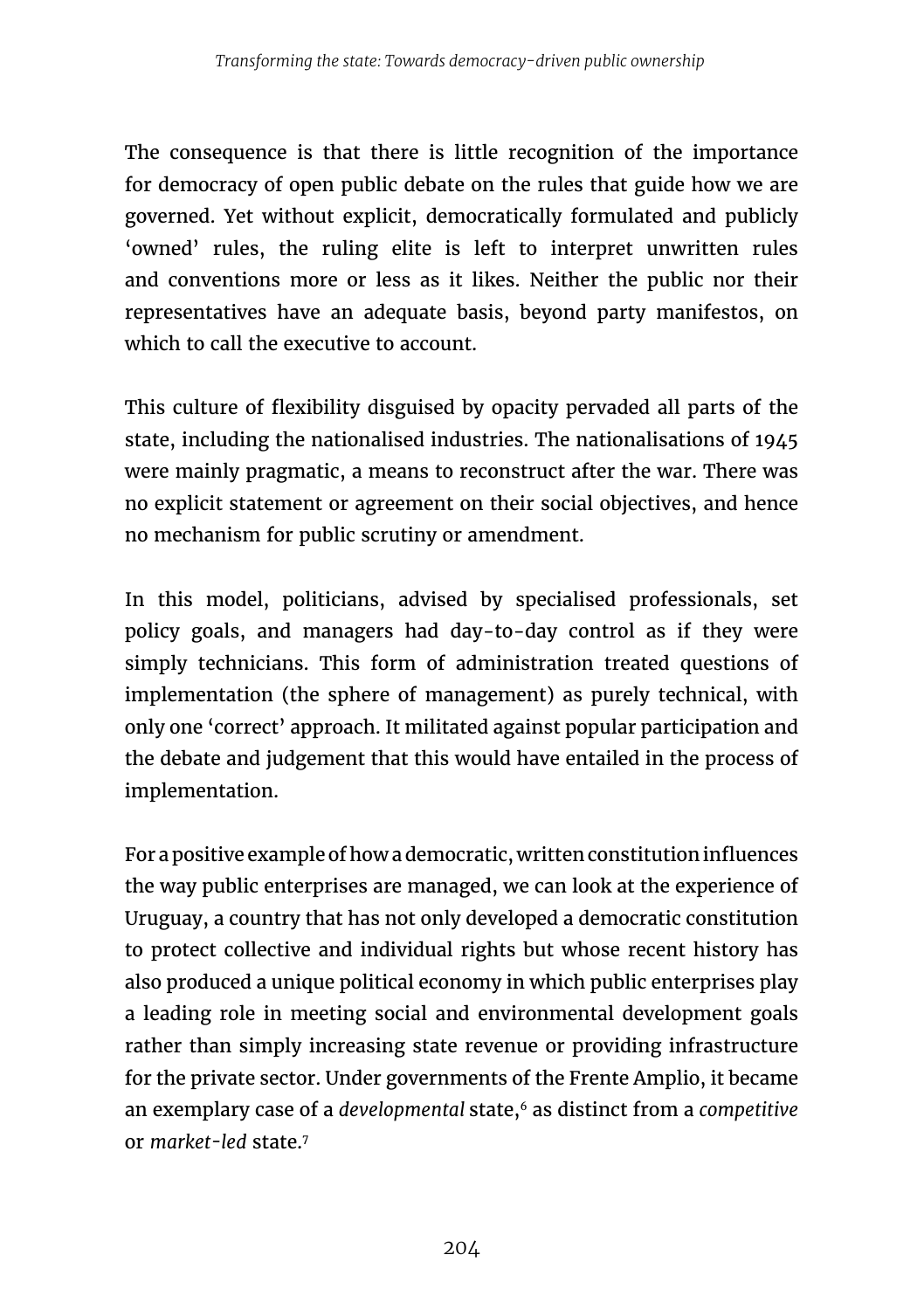Uruguay from 2005 to 2019 (when the Frente Amplio government was narrowly defeated) illustrated two key features of a developmental state. First, it intervened in the market to promote economic development rather than allowing market forces to determine the future of the national economy and the life chances of those who live and work in it. Second, it coordinated the different parts and powers of the state and state enterprises around explicit social and developmental goals, such as overcoming poverty, establishing economic security and strengthening the self-confidence and power of working people.

Public companies are seen as a central means of intervention in the market through their investment strategies and their purchasing and employment policies, and through their coordination to meet social and politically determined goals. For instance, Uruguay's public utilities all had social objectives written into their missions. This explicitly social purpose has influenced how the public views these companies and has led to an unusual degree of popular support for the state and to public consciousness of the social, pro-public role of the state enterprises.

Two distinctive dimensions of Uruguay's constitution are particularly important. The first is the longevity of the public sector as part of the constitution, even though it has changed character in the twenty-first century compared to the model of José Batlle in the last century. Public companies are part of the constitution and hence understood as part of Uruguayan democracy. Generations have been educated in this view of their country. Hence, they have been quick to mobilise to defend these companies against privatisation and eager to advance democratic principles (as in the case of the public water company through which they won the right of citizens to participate on company boards).

The second dimension is the importance of providing a foundation stone of public values to which citizens can refer to protect basic social as well as individual rights. In Uruguay, the constitution is a living institution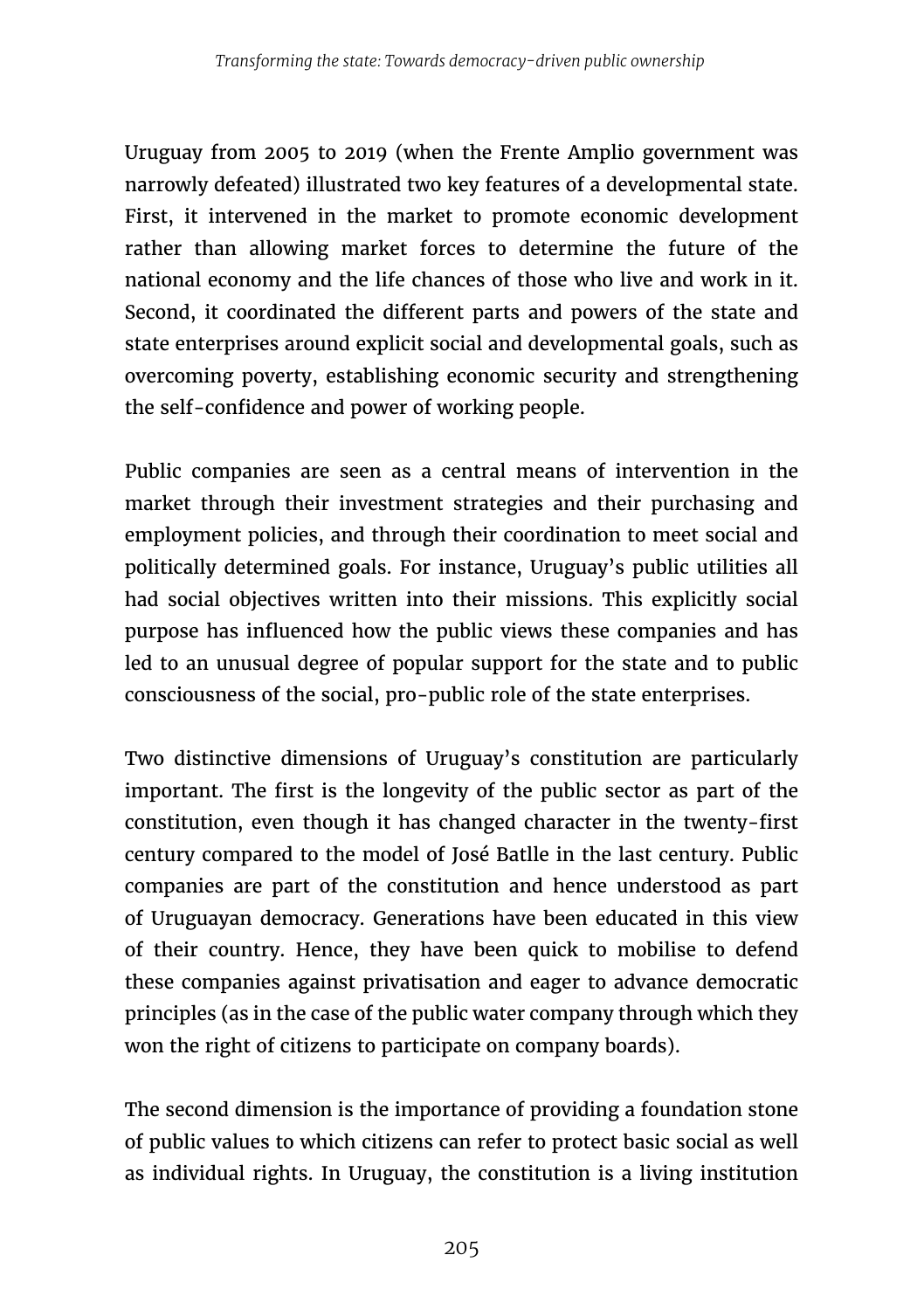that citizens can change democratically to meet new needs, such as to protect water as a natural commons from the pressures of the corporatedriven global market.

For a constitution to be democratic, it must be drawn up with full popular participation so that its values reflect the realities of people's lives. Such a constitution could establish the fundamental framework and shared values of democratic public ownership in the UK and elsewhere, with subsequent legislation determining specific organisational and governance structures. In turn, this would frame how public enterprises are to be managed, turning questions of *management* from being purely technical to questions that recognise how forms of management have an impact on the nature of power relations.

# Valuing the practical knowledge and capacity of every citizen

The means of management, then, are neither value neutral nor simply 'techniques'. For a start, they either perpetuate or challenge existing relations of power, including those based on race, gender and class. And they shape the character of social relations both within an institution and externally – for example, whether they are collaborative, hierarchical and/or competitive. In other words, there are choices involved in the implementation of policy, based on purpose and values. The recent proposals of the Labour Party illustrate an alternative option to the model of implementation that, until 2017, had been typical of Labour's approach to public ownership.

'We should not try to recreate the nationalised industries of the past', said John McDonnell, the British Labour Party's Shadow Chancellor of the Exchequer. 'We cannot be nostalgic for a model whose management was often too distant, too bureaucratic'. Instead, a new kind of public ownership is needed based on the principle that 'nobody knows better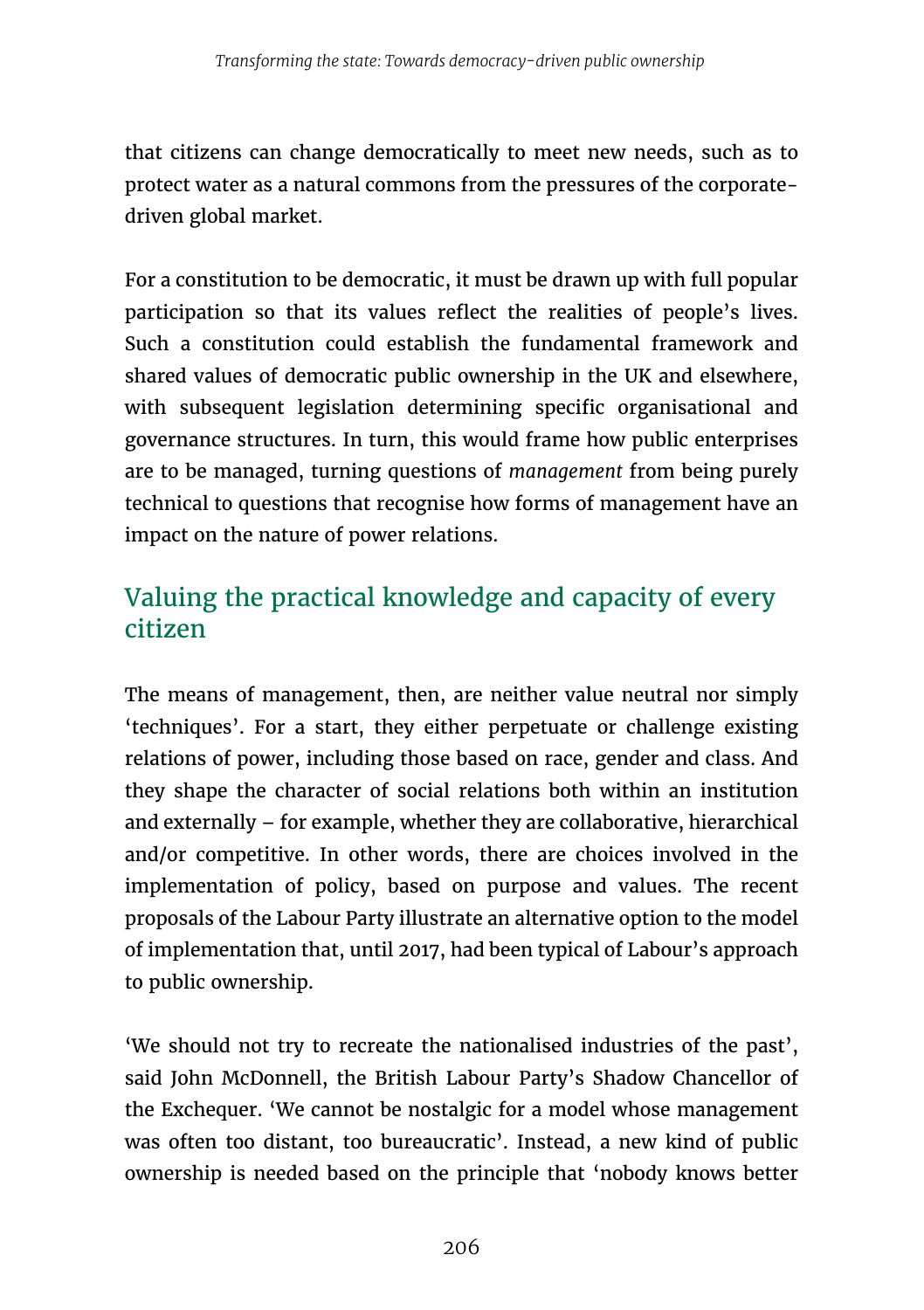how to run these industries than those who spend their lives with them'.<sup>8</sup>

John McDonnell's principle of valuing the knowledge and capacity of every citizen implies a profound cultural shift in the attitudes and strategies of public sector management and in the consciousness and self-confidence of working people. This requires a break from both the 'new public management' encouraged by Thatcher to apply private business methods to the public sector and from the command-and-control hierarchies of the post-1945 state, inherited from the war and reinforced by the paternalistic and narrowly scientific understandings of knowledge of Labour's policymaking elite.

What does this innovative approach of John McDonnell imply about how we move beyond – democratise – these traditional models of public management in which democracy meant only electoral democracy? The assumption behind post-1945 public utilities in the UK and Thatcher's 'new public management' was that the knowledge to implement the politicians' mandate lay with the experts. Beatrice Webb, an influential adviser to Labour leaders from the Fabian Society – a group of left-wing intellectuals who were part of the founding of the Labour Party – put this vividly when she wrote in her diary: 'We have little faith in the average sensual man. We do not believe that he can do much more than describe his grievances, we do not think he can prescribe his remedies'.<sup>9</sup>

Policies based on this approach have meant that possibilities for increased productivity that enhance workers' skills and satisfaction are missed, resulting in production processes that exhaust, de-skill and demoralise otherwise creative, energetic workers and fail to respond to the specific needs and desires of service users. This has meant for instance, public housing designed by architects who live in entirely different environments; public transport planned and run by people who travel by private car; and women's lives shaped by public provision designed and managed by men.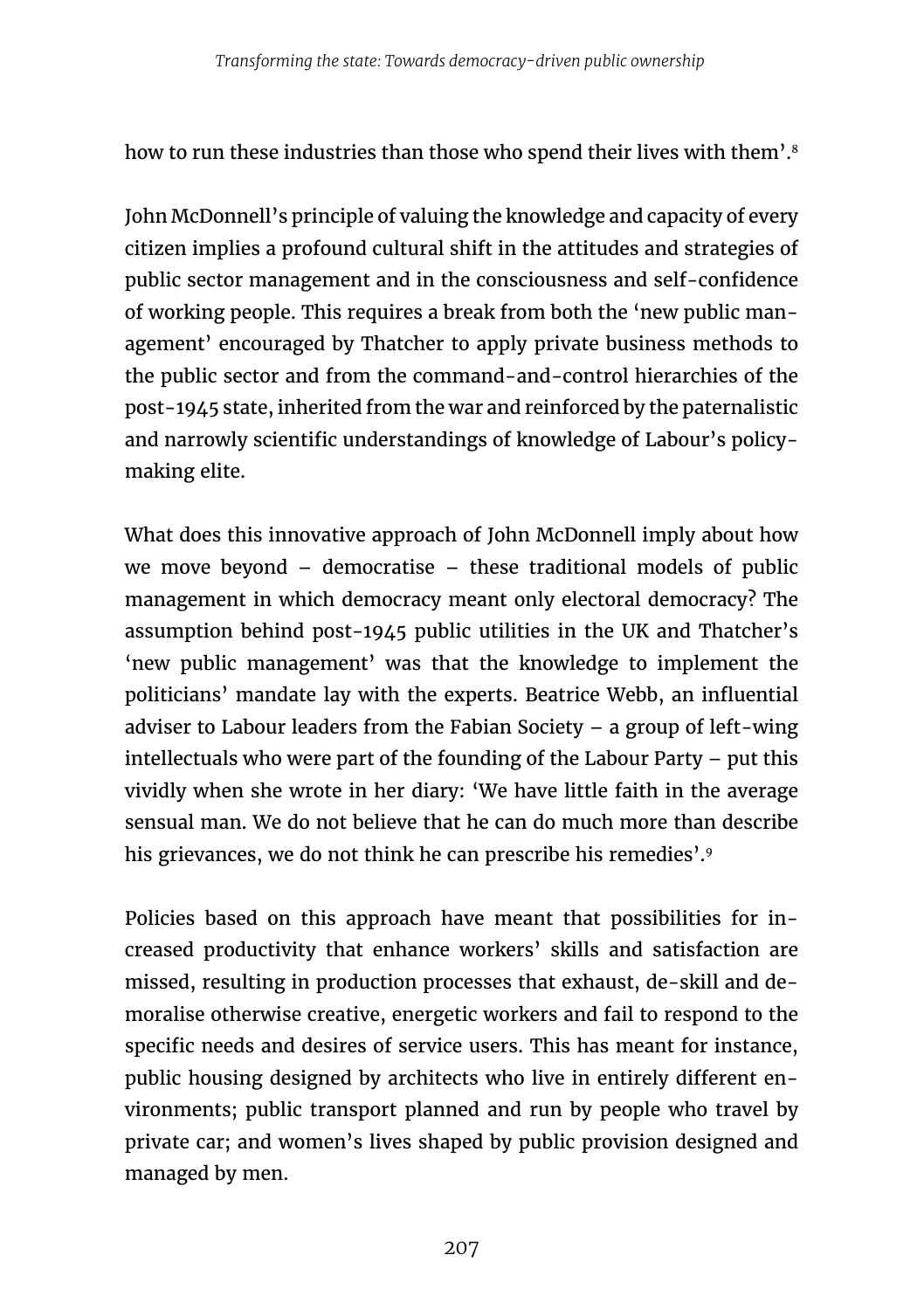A simple reversal of new public management and the Fabian approach is not enough, however. In developing John McDonnell's 'new model of public ownership', we must address the problem of how, and through what institutions and processes, the knowledge of those 'who spend their lives with these industries' (both those who work for them and the communities and users affected by them) can gain effective expression and utilisation.

This is not simply a matter of democratic principle. Rather, because this aspiration to 'radical' democracy is based on a recognition of the practical knowledge and capacity of all, it is also the basis for improved public efficiency. In a sense, it implies a realisation of Marx's ideal of a society in which the 'fulfillment of all depends on the fulfillment of each'. It could be called 'productive democracy', as distinguished from a liberal democracy in which political rights are conceived in isolation from economic and social equality.10

#### Workers on the board: necessary but not sufficient

'Workers on the board' is the common understanding of the democratisation of public companies. Certainly, worker representation is necessary if a real change in the relations of production is to be achieved. But it is by no means sufficient to change the balance of power between management and workers, which is essential for workers' knowledge and capacity to have an effective influence on company efficiency in meeting social goals.

Experience has shown that unless there has been a change in the balance of power in the workplace, due to trade union organisation and changed management methods, board representation alters little. This is illustrated negatively by the experience of *Mitbestimmung* in Germany, where the fact of workers on the board has often had limited effect unless the unions were strong and in those circumstances the influence of workers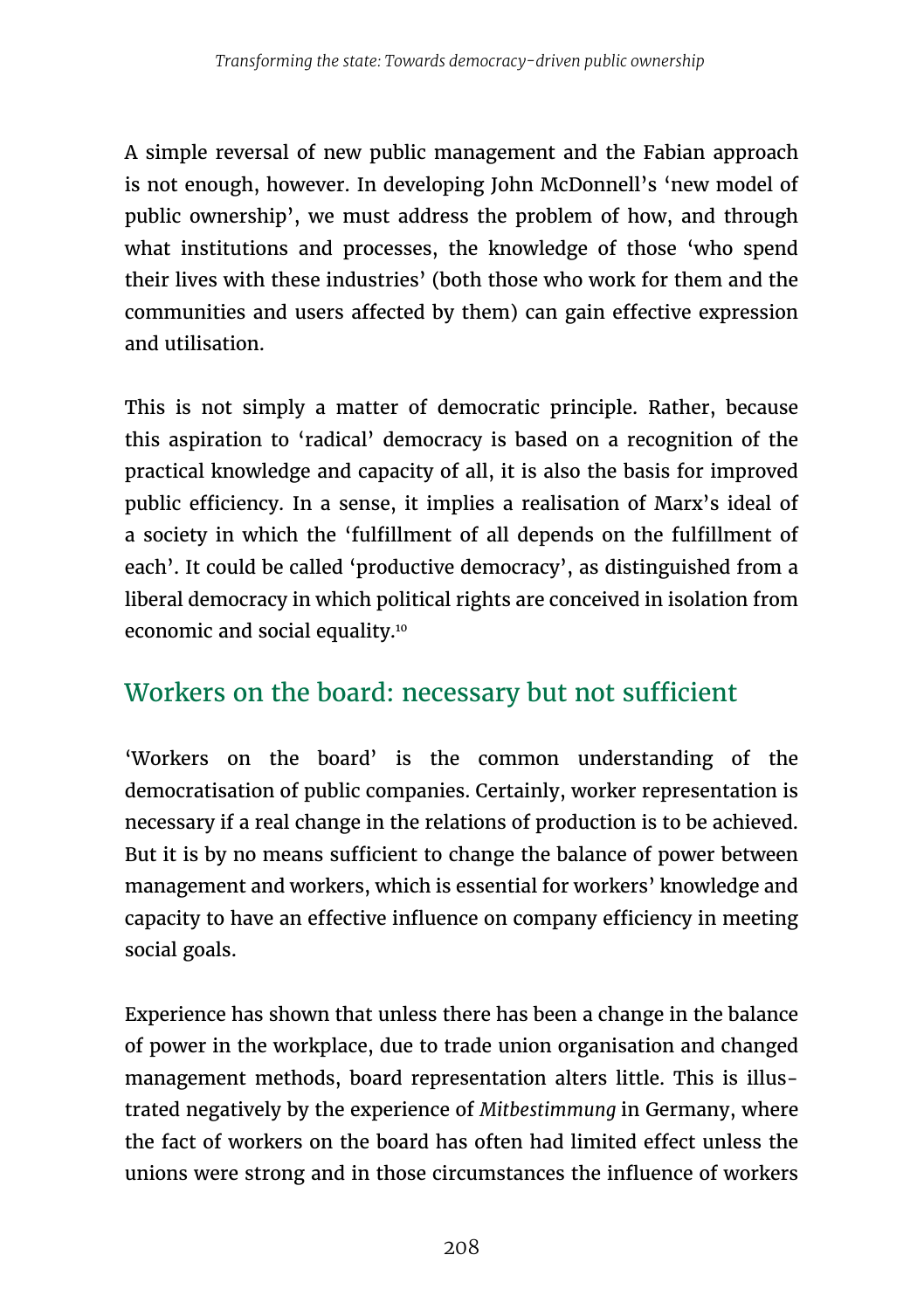was more through collective bargaining than through participation on boards. 'Workers on the board' is illustrated positively in Uruguay, where union industrial power and political influence has been decisive and the unions have pushed for board representation as a means of consolidating their power through collective bargaining and political accountability.<sup>11</sup>

Furthermore, the social benefits of practical and often tacit knowledge cannot be realised by simply being turned into 'demands' fed through the structures of a union or company from shop floor to the board. Of course, on some key decisions, workers' views can be conveyed through such a process, but there is a deeper level of workers' and citizens' knowledge that is tacit and embedded in skills and capacity that are expressed and shared through practice, whether in technological design and manufacturing, caring for other people, or creating works of art. This practical dimension of knowledge can only be released for the benefit of all through collaborative practice.

# Replacing market 'discipline' with that of social and environmental need

To move beyond hierarchical models in the public sector, we need to learn from Elinor Ostrom's approach to the management of the commons<sup>12</sup> and encourage principles like strong common purpose, inclusive, participatory decision-making, commitment and peer-group monitoring, fairness in reward and cost, just conflict resolution, local autonomy and consistent governance. This would involve replacing the bureaucratic hierarchies traditionally typical of the public sector with structures that coordinate problem-focused teams working within the framework that encourages experimentation and innovation.

Still, worker representation plus democratic relations of production and/or service delivery are insufficient to meet fundamental social and environmental goals, such as transition to a low-carbon economy or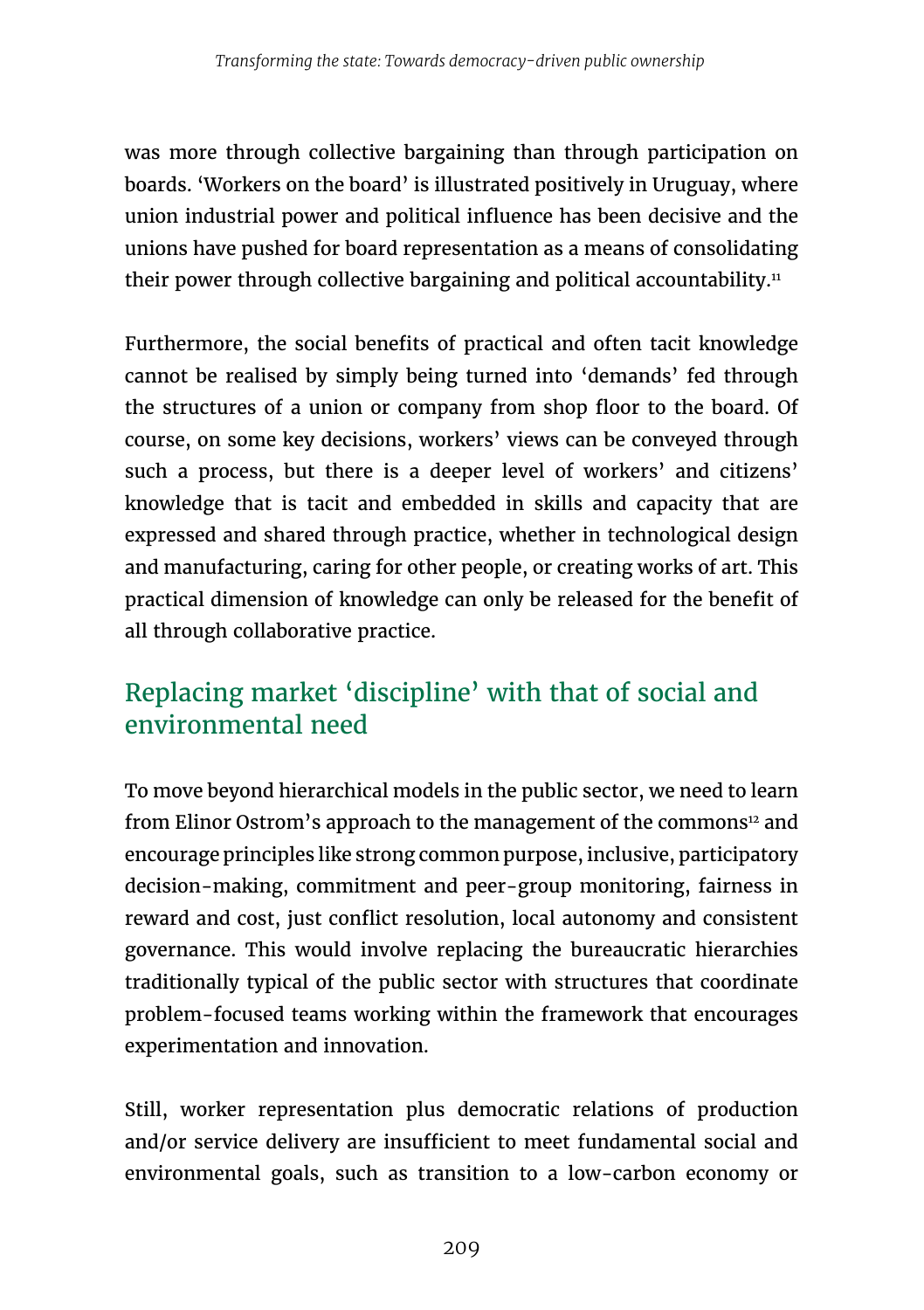overcoming the poverty, exclusion and wasted human talent caused by decades of market-driven politics. Unless its *external* economic relationships and environment are changed, a publicly owned company is still subject to the same pressures that lead private companies to act in anti-social ways.

The 'discipline' of the market must be replaced with the discipline of democratically determined social and environmental need. To achieve this, all the different powers of public bodies – procurement, borrowing, employment, planning, property ownership, environmental and health and safety regulations, and more – need to be deployed to take as much economic activity out of the market-driven economy and into the cooperative or public democratic (ideally) economy. Public money could then be used to generate a positive 'multiplier effect' in meeting need and creating socially useful and satisfying jobs. The social and environmental benefits resulting from public economic activity as it percolates through the economy must be accorded value beyond the monetary cost and benefits of the initial expenditure. This move beyond single public sector organisations towards a decentralised democratic economy is already being at least exemplified through local government.

#### Community wealth building – an example of an alternative to market discipline

Economic collaboration across the public sector and with co-operatives around a common purpose is already happening in a few localities in the UK, developed through local councils in the nationally hostile environment of a Conservative government. A pioneer exemplar of such a collaborative approach can be found in what has become known as 'community wealth building' in the UK. Inspired by US experiences of more democratic forms of community economic development, it began in Preston post-2008 after the local authority was let down by a private partner in a major regeneration project.13 As part of the 'Preston Model',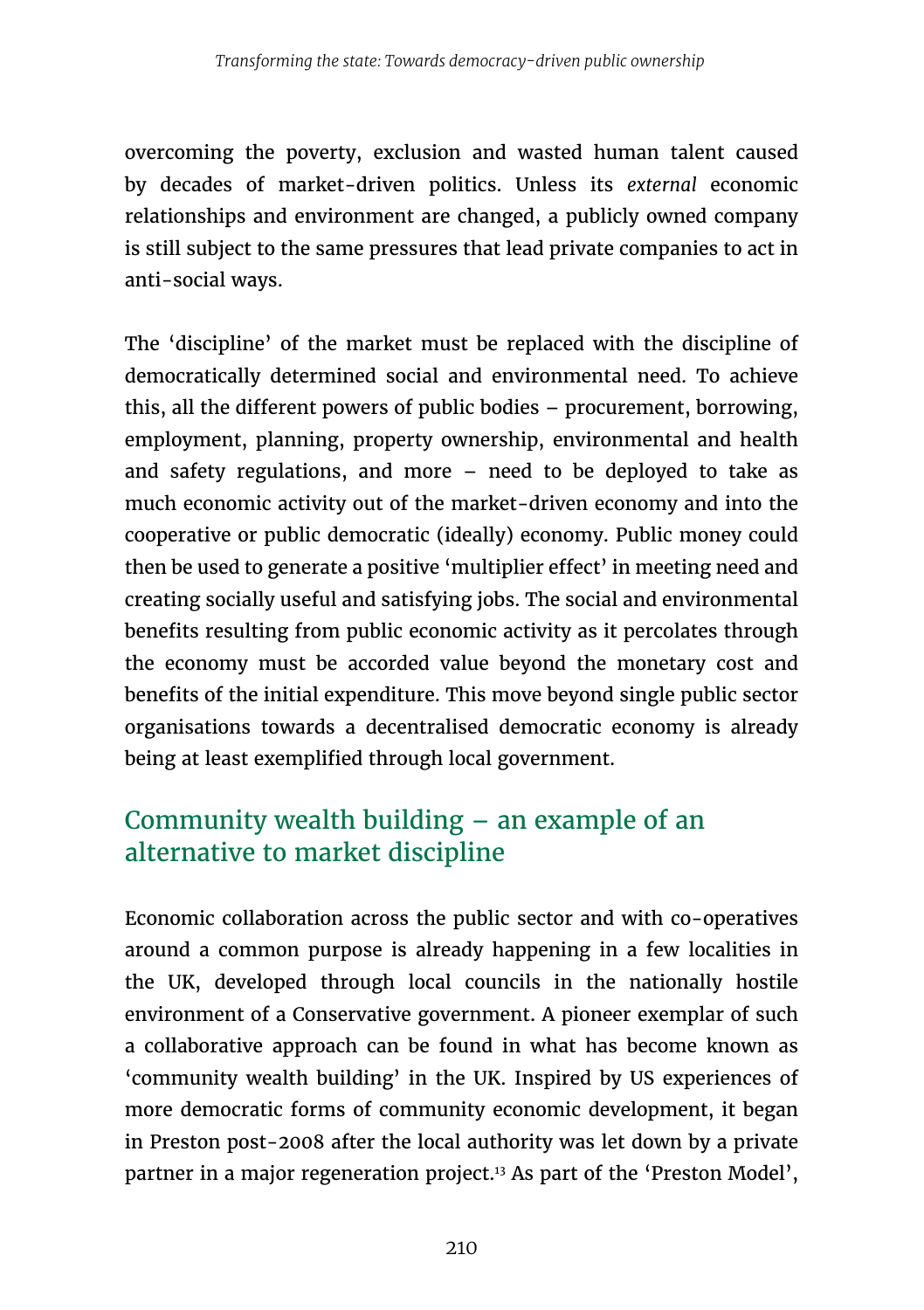the council has collaborated with other public authorities in the town and region to deploy their procurement budgets, investments and workforce development policies to support local, unionised and democratic enterprises (such as co-operatives).

The Preston model offers a building block for further systemic change. National government support could strengthen and spread such local exemplars with greater powers to local government and through a network of regional public development banks.

#### Moving from a defensive to a transformative trade unionism

Government action is necessary, but insufficient and limited, given the importance of achieving collaborative rather than hierarchical relations of power and a form of organisation that can facilitate the sharing of tacit and practical knowledge.14 The democratic drive in an effective strategy for democratic public ownership requires the central involvement of a transformative agency beyond government, like trade unions.

For instance, recent experiences of community wealth building have seen innovative local councils, determined not to be dependent on private finance, turn to workers' co-operatives, other public bodies and the trade unions within them, for alternatives that would grow the local economy. Similarly, the wealth creators, the working and would-be working people, organised through their unions and co-operatives, should be the allies of a government seeking to democratically transform the economy. And sometimes, as in the recent history of Uruguay, they are  $-$  or show how they could be.

By way of illustration, in Uruguay the vision of democratic, socially useful public companies is shared and sometimes driven by the trade unions. Here is how Gabriel 'Chefle' Molina, president of the telecoms union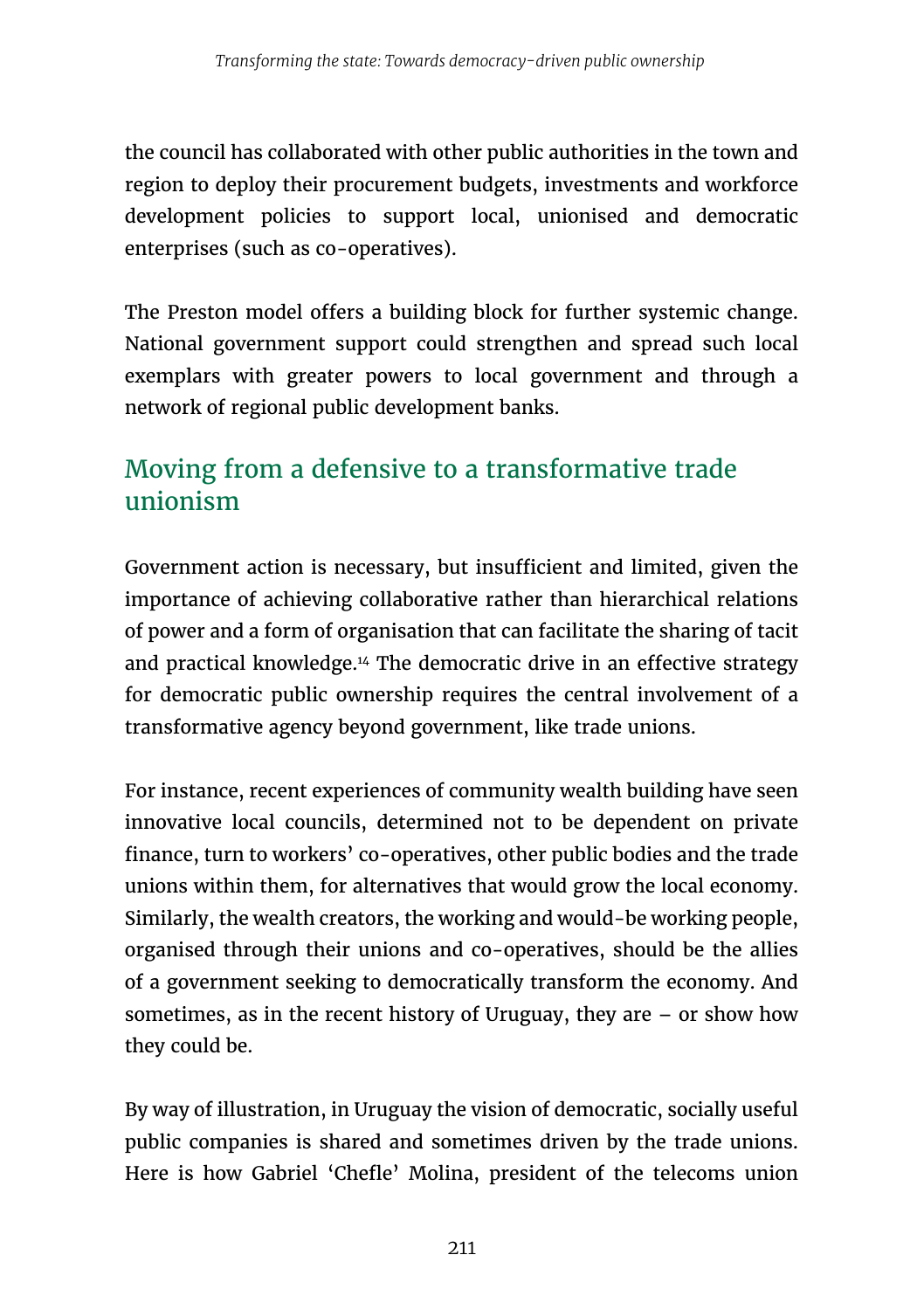Sutel, sees the significance of the industry being public: 'because [the telecoms company] Antel is public, its services must be for everyone – including those who can't afford it. [And because revenues go back to the state] nowadays we have tablets for pensioners and laptops for young kids to go to school and study with'.15

This positive commitment to the social purpose of Antel has had practical consequences. First, it has led to the union being a strong supporter of the integrity of Antel as a public company and a fierce opponent of any plans to privatise services or contract them out to multinational telecoms companies.

Second, the role of the union went beyond the defensive to participation in the appointment of the new director of Antel at the time, Carolina Cosse Garrido. For 10 years, in close collaboration with the union, she led Antel in a direction that was both ambitiously innovative technologically and commercially, and also radical in its social provision.16 The involvement of the union, and specifically frontline workers, led to successes that would not have been possible if the workers had not understood and supported such ambitious projects.

The relationship between the unions in Uruguay and the left coalition party was forged in the common struggle against the previous dictatorship. As a result, rather than a rigid division of function between them, as seen in the UK, there was a culture of collaboration and mutual solidarity against a common enemy, originally the dictatorship (until 1985), then right-wing parties and then the corporate-driven global market. We are beginning to see the signs of similar collaboration and solidarity in a common cause – resisting austerity, privatisation and deregulation – in the UK. But even now key unions are not preparing a transformative strategy for their industries, including in the public sector. This preparation, this shift to a more strategic, political trade unionism, is a precondition for the realisation of democratic public ownership.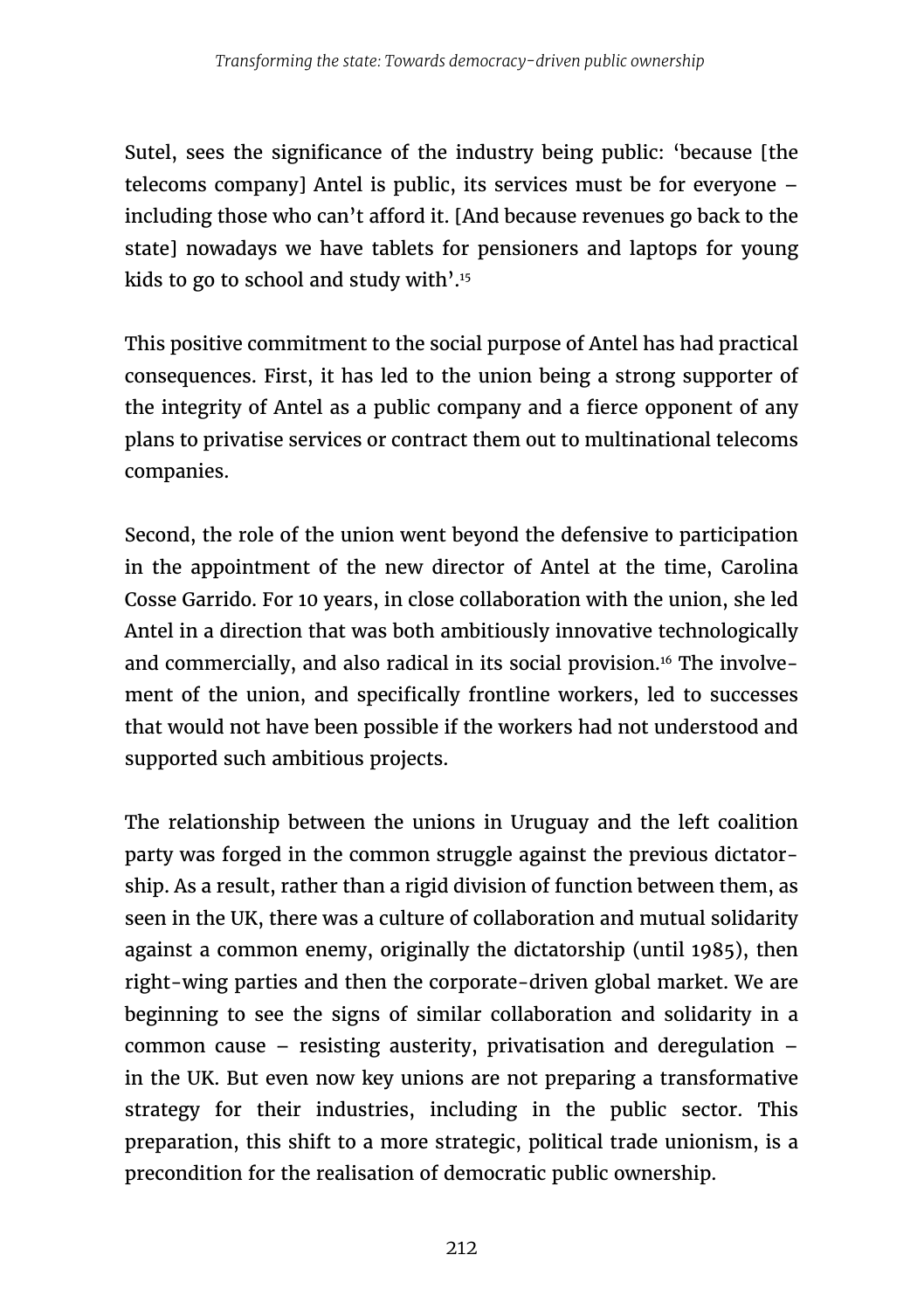# Conclusion

In sum, democratising public ownership requires a radical shift in the balance of power towards frontline workers, users and affected communities. Such a shift cannot be achieved simply by institutional engineering, such as workers on boards. This kind of institutional opening up is necessary, but it will only release a democratic dynamic if there is a conscious movement for industrial and service transformation coming from workers and communities themselves. And this requires a steady transformation, including democratisation, of the labour movement itself.

*Note: The author would like to acknowledge the help of Claudia Torrelli, Professor Jenny Pearce and Pablo Da Rocha of the Duarte Institute associated with the PIT-CNT federation of labour unions, for their contribution to the Uruguay research on which this chapter draws.*

#### ABOUT THE AUTHOR



*Hilary Wainwright is a Transnational Institute Associate and a Founding Editor of the British newleft magazine Red Pepper. Her research focuses on new forms of democratic accountability within parties, movements and the state. She is also an Honorary Associate of the Institute of Development Studies, Sussex University.*